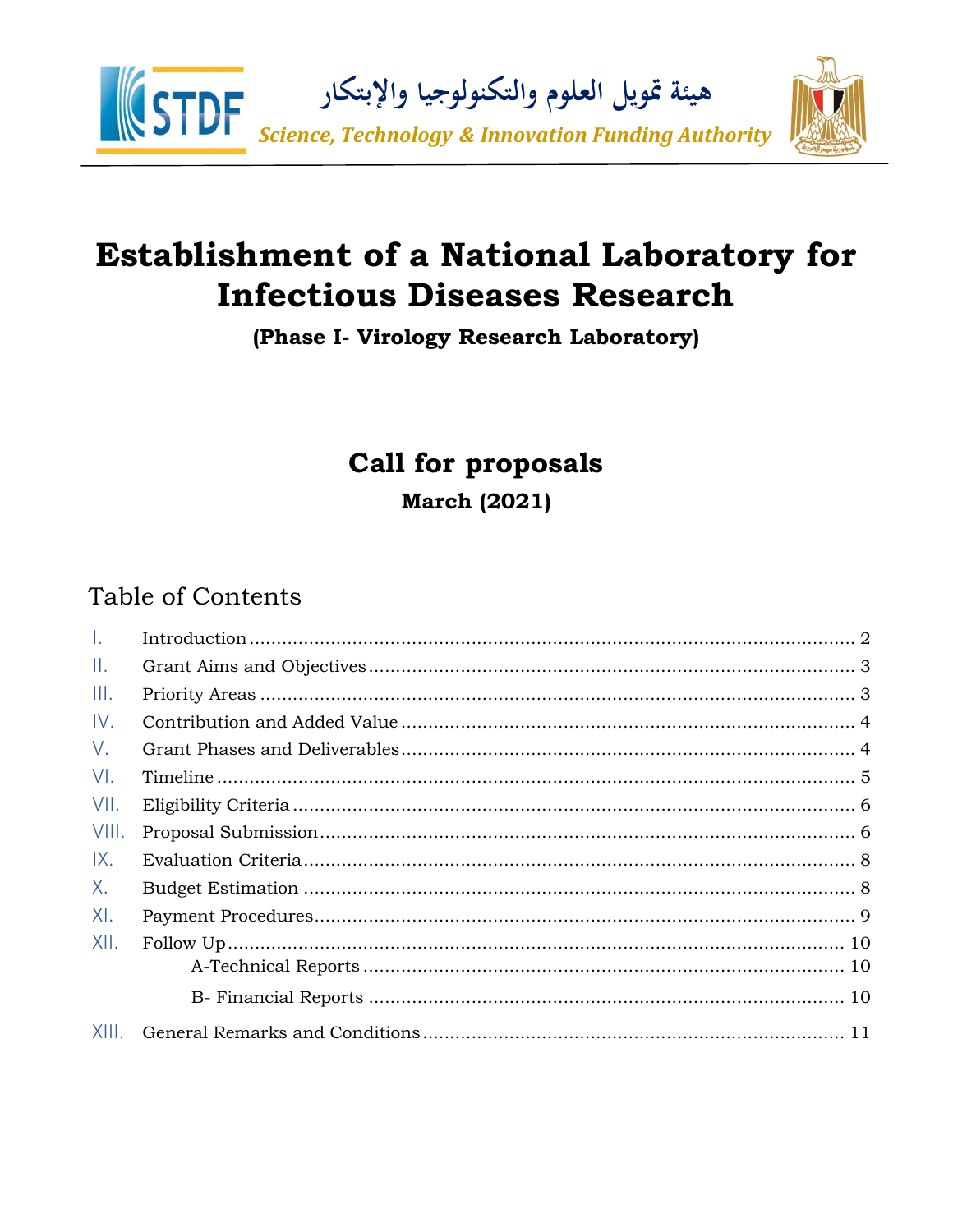

#### I. Introduction:

Threats from emerging and reemerging infectious diseases have increased globally. Pathogens from animal origin are the cause of zoonotic infections in humans<sup>1</sup> and there is a consensus that the origins of future human pandemics are likely to be also zoonotic.

The Eastern Mediterranean region is a hotspot for emerging and re-emerging infectious diseases. In Egypt emerging and re-emerging infectious diseases increasingly threaten public health and contribute substantially to the escalating costs of health care. Many of the countries in the region including Egypt, have witnessed outbreaks from emerging infectious diseases in recent years. These include, Middle East respiratory syndrome, cholera, avian influenza A (H5N1) infection, dengue fever, and chikungunya. hand, foot and mouth disease due to Enterovirus 71, MER CoV, tuberculosis infection, and infection with hepatitis C virus2. Many risk factors contribute in the emergence and rapid spread of epidemic diseases in the region including acute and protracted humanitarian emergencies, resulting in fragile health systems, increased population mobility, rapid urbanization, degradation of ecosystems and loss of its biodiversity, climate change, weak surveillance, limited laboratory diagnostic capacity, and increased human– animal interaction3.

In 2019, COVID-19 emerged globally, claiming millions of lives and affecting millions more. In Egypt, the first case of severe [acute respiratory syndrome](https://en.wikipedia.org/wiki/Severe_acute_respiratory_syndrome_coronavirus_2)  [coronavirus](https://en.wikipedia.org/wiki/Severe_acute_respiratory_syndrome_coronavirus_2) 2 (SARS-CoV-2) was reported on the 14th of February indicating the inception of epidemic in Egypt as a part of the worldwide pandemic of coronavirus disease 2019. The prevention and control of such diseases is primarily reliant on strong scientific foundation. Smallpox, the greatest human killer has been eradicated through a concerted global vaccination effort led by the World Health Organization. The global increase in life expectancy during the 20<sup>th</sup> century owed much to the containment of infectious diseases. The success in eradicating smallpox and containment of many other infectious diseases were largely inspired by the progress and advancement in the virology<sup>4</sup>.

Research not only support the development of effective vaccines and antiviral therapies but has also shed the light on the biology of cells that are infected with viruses which support in the discovery of cures for cancers and other relevant diseases**5**. Despite the tremendous progress that has been achieved in the medical arena, infectious diseases continue to emerge and reemerge indicating that much needs to be done.

<sup>&</sup>lt;sup>1</sup> Morens DM, Fauci AS. Emerging Pandemic Diseases: How We Got to COVID-19. Cell. 2020 Sep 3;182(5):1077-1092. doi: 10.1016/j.cell.2020.08.021. Epub 2020 Aug 15. Erratum in: Cell. 2020 Oct 29;183(3):837. PMID: 32846157; PMCID: PMC7428724.

<sup>2</sup> The perpetual challenge of emerging and re-emerging infectious diseases in Egypt. 5th World Congress on Virology.December 07-09, 2015 Atlanta, USA. *Gamal El Sawaf*, Alexandria University, Egypt

<sup>3</sup> Buliva, E., Elhakim, M., Tran Minh, N. N., Elkholy, A., Mala, P., Abubakar, A., & Malik, S. (2017). Emerging and Reemerging Diseases in the World Health Organization (WHO) Eastern Mediterranean Region-Progress, Challenges, and WHO Initiatives. *Frontiers in public health*, *5*, 276.<https://doi.org/10.3389/fpubh.2017.00276>

<sup>4</sup> Enquist LW; Editors of the Journal of Virology. Virology in the 21st century. J Virol. 2009 Jun;83(11):5296-308. doi: 10.1128/JVI.00151- 09. Epub 2009 Mar 18. PMID: 19297504; PMCID: PMC2681991.

**<sup>5</sup>** Imperiale, M. J., & Casadevall, A. (2015). The importance of virology at a time of great need and great jeopardy. *mBio*, *6*(2), e00236. https://doi.org/10.1128/mBio.00236-15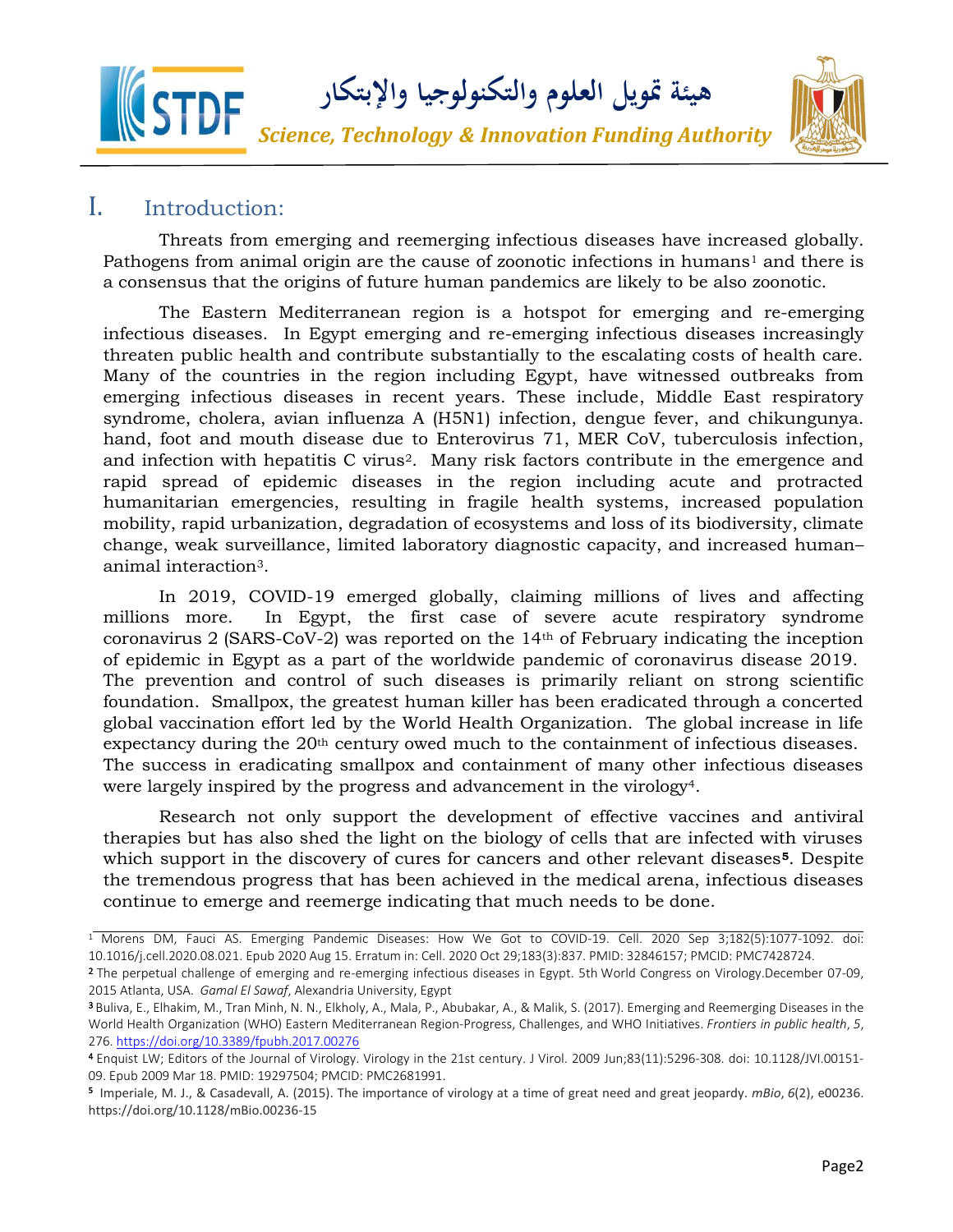

### II. Grant Aims and Objectives

The present call is the first phase of establishing a national laboratory for infectious diseases research and focusses on establishing an advanced virology research laboratory in Egypt. This research laboratory is expected to contribute to prevention and control of emerging and reemerging infections through the introduction of scientific, methodological and coordination activities in multi- and interdisciplinary approaches. It will also provide highly specialized infectious diseases diagnostics, hence supporting effective treatment for cases and prevent the development of anti-microbial resistance. It will enhance the knowledge in the field of infectious diseases' molecular biology, genetics and immunology which will be reflected on the health and wellbeing of all Egyptians. The research laboratory will be the hub for basic and pre-clinical research in a concerted effort to speed the development of diagnostics and discovery and development of therapeutics for a wide variety of endemic and emerging infectious diseases.

The main objective of this call is to support the establishment of a national laboratory for infectious diseases research and equipping it with the required human and material resources to conduct high quality research. The research laboratory's main objectives include *but not limited to*:

- Conduct basic/ pre-clinical research on priority infectious diseases;
- Contribute to drugs' and vaccines' research and development of clinical trials;
- Engage in reference and specialized testing;
- Build national capacities in the fields of infectious diseases' basic/preclinical research, immunology, molecular biology, genetics, bioinformatics and epidemiology.

## <span id="page-2-0"></span>III. Priority Areas

<span id="page-2-1"></span>The aim of **phase I of this call** is to support the establishment of **a national virology research laboratory.** The laboratory will conduct research, and diagnostics. It will be a scientific edifice capable of building technical and research cadres and equipped with technologies qualified to confront endemic infectious diseases and epidemics in Egypt. The funding will only be provided for research projects which address the following **virology research priorities:**

- Molecular biology and genetics
- Immunology
- Genomics and bioinformatics
- Vaccine development research

The data will enhance knowledge regarding the etiology, epidemiology, prevention and treatment of emerging and reemerging viral Diseases.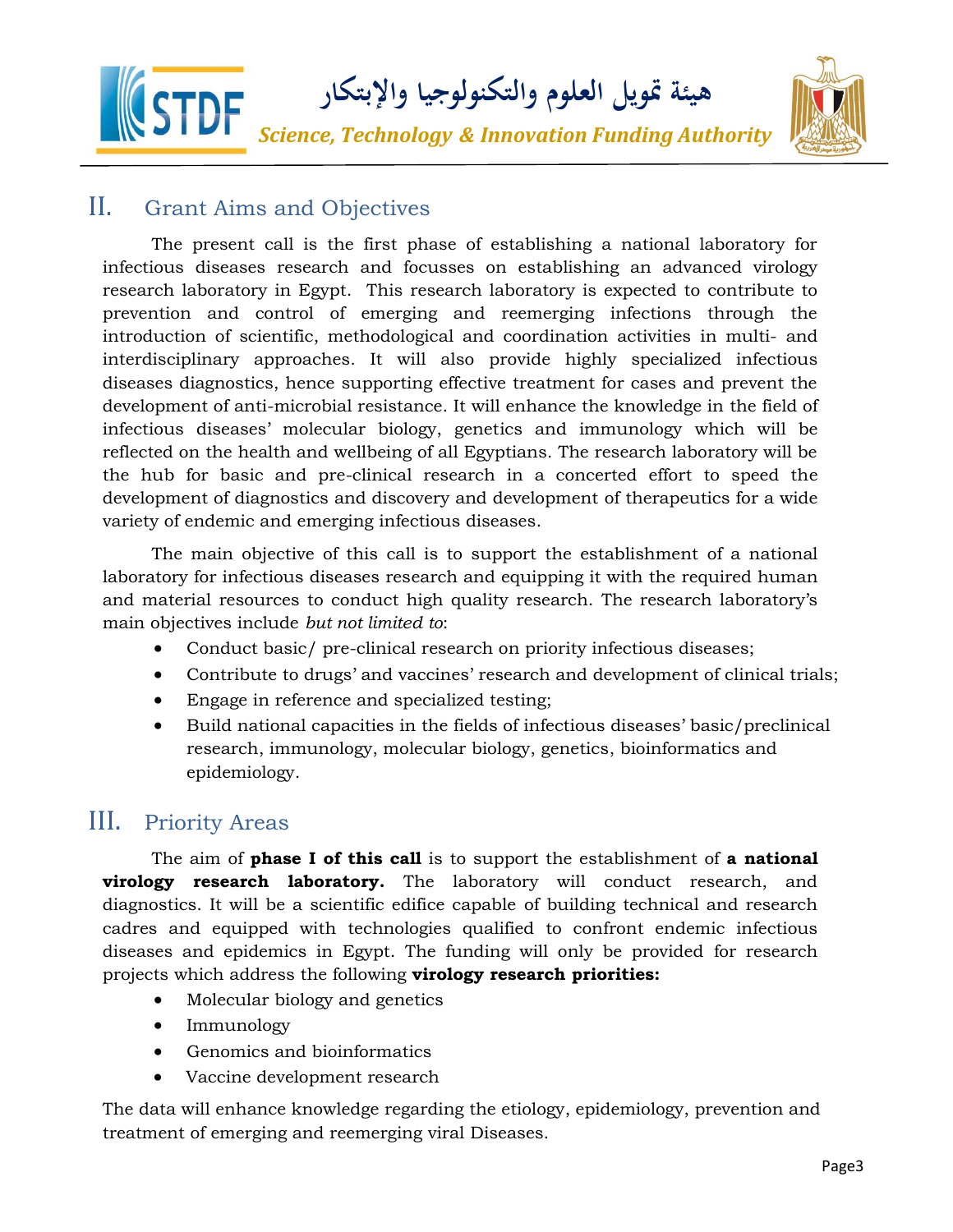**هيئة متويل العلوم والتكنولوجيا واإلبتكار** 

*Science, Technology & Innovation Funding Authority*



## IV. Contribution and Added Value

The establishment of a national virology research laboratory mandated in phase I of this call will reflect on both research and practice. **The expected contribution of the virology research laboratory should at least include:**

- 1. Detection, characterization, and mapping of the prevailing and emerging viral threats in Egypt;
- 2. Viral genotyping and resistance testing;
- 3. Host factors contributing to susceptibility and resistance;
- 4. Biological risk assessment;
- 5. Diagnostics and drug testing;
- 6. Vaccine research; and
- 7. Building research and technical capacities in virology research.

The virology research laboratory will therefore enhance country's emergency and disease threats' preparedness, recommend evidence-based interventions, policies, strategies and plans for prevention and control of viral infections as well as synergize collaboration between academic, governmental, civil society, pharmaceutical industry and other research **entities** in the field of viral diseases research. **In addition, establishment of the virology research laboratory will pave the way for the establishment of a state of art national laboratory for infectious diseases research in Egypt indicated in Phase III of this grant.**

## <span id="page-3-0"></span>V. Grant Phases and Deliverables

#### **Grant Phases:**

- **Phase-I:** Establishment and staffing of a national virology research laboratory. The staff that will be hired in phase I will be in charge of the routine operation of the national laboratory including technicians and administrative staff. A robust management and administration plan for Phase I will be funded under this call.
- **Phase-II:** Staffing and operating the national virology research laboratory with high caliber experts in the fields of virology, molecular biology, immunology, genetics, bioinformatics, and epidemiology. The scientists hired in this phase will be implementing priority research projects that will be announced in phase II call. Research teams from different academic institutions and research **entities** can apply in phase II grant that will be funded under a separate STDF call.
- **Phase-III:** Expanding the scope of the national virology research laboratory to cover other infectious diseases of public and national health importance. This will be funded also by a grant under a separate STDF call.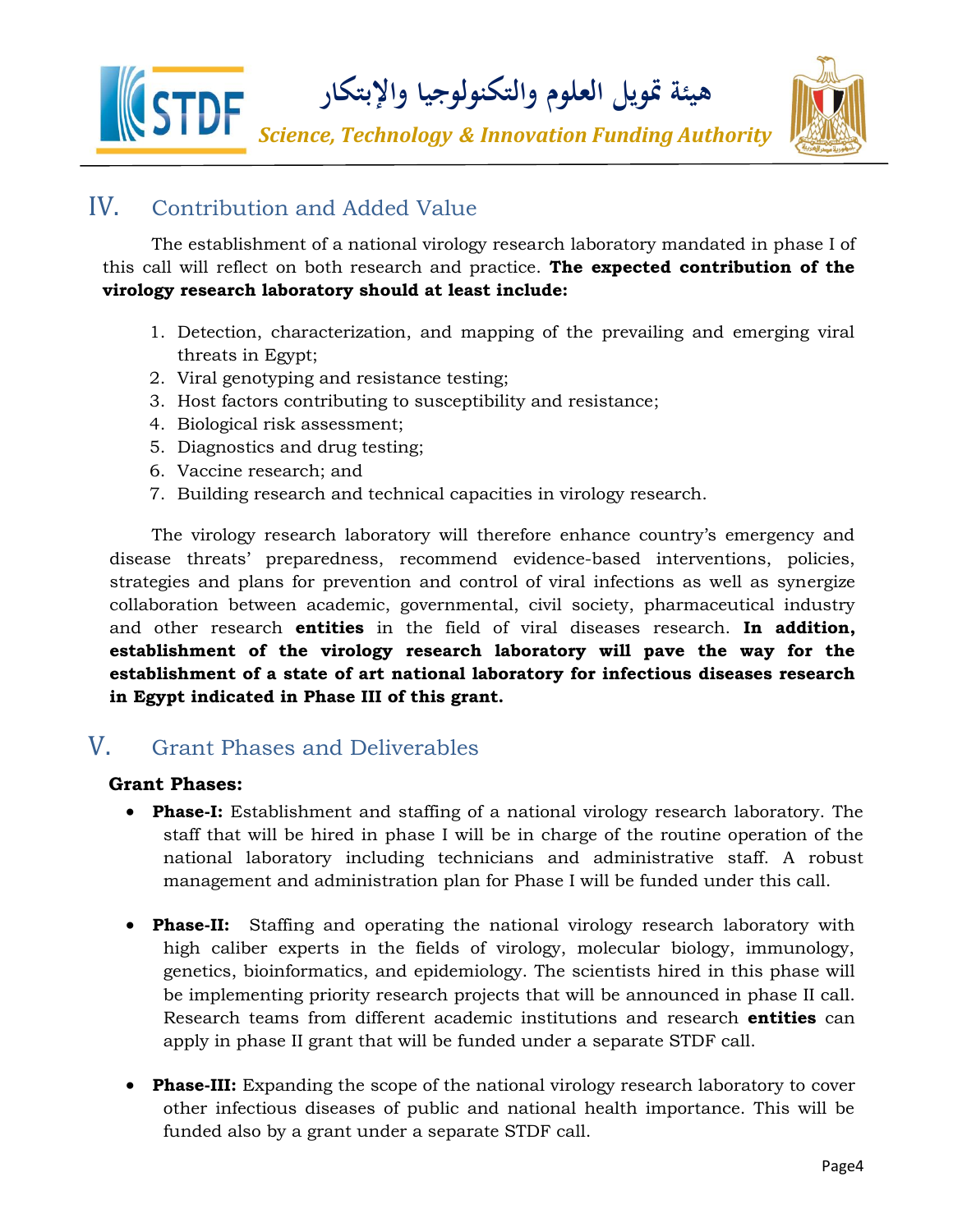

Phase I grant aims to establish a national virology research laboratory that fulfills World Health Organization (WHO) requirements for biosafety level 3 in addition to other supporting units. **The duration of this phase extends to up to 18 months.** This research laboratory should fulfill biosafety level 3 that is capable of handling indigenous or exotic agents where the potential for infection by aerosols is real and the disease may have serious or lethal consequences.

Collaborative proposals between multiple research entities can be submitted in this call. An endorsement letter signed by the leading research entity to facilitate the establishment of a national research laboratory (providing the suitable locations) should be provided in the application form. **The expected deliverable from this phase includes:**

- The research laboratory structure which should include *but not limited to*:
	- o Laboratory facility for virology and molecular biology research;
	- o Laboratory facility that fulfills WHO requirements for biosafety level 3;
	- o Immunology unit;
	- o Vaccine research unit (GMP facility);
	- o Animal research unit;
	- o Biobank facility;
	- o Data science unit;
	- o Administrative and financial unit.
- The laboratory equipment will be specified, ordered, established and accredited.
- The human resource plan and training needs' assessment will be also set during this phase.
- The strategic plan of the research laboratory will be also drafted and should include the networking, and collaborative activities with public and private stakeholders and institutions of relevance as well as the sustainability plans.

### <span id="page-4-0"></span>VI. Timeline

- Launch of the call for proposals submission: 3 March 2021
- Deadline for submission of full proposals: 4 April 2021 at 11:59 pm
- Funding decisions announcement: 30 May 2021

<span id="page-4-1"></span>**NB.** 2nd Orientation session on the proposal will be held online on the 18th of March 2021, 5:00 pm. Candidates who are interested to join the session can send an email to: Eng. Marwa Alaa: marwa.alaa@stdf.eg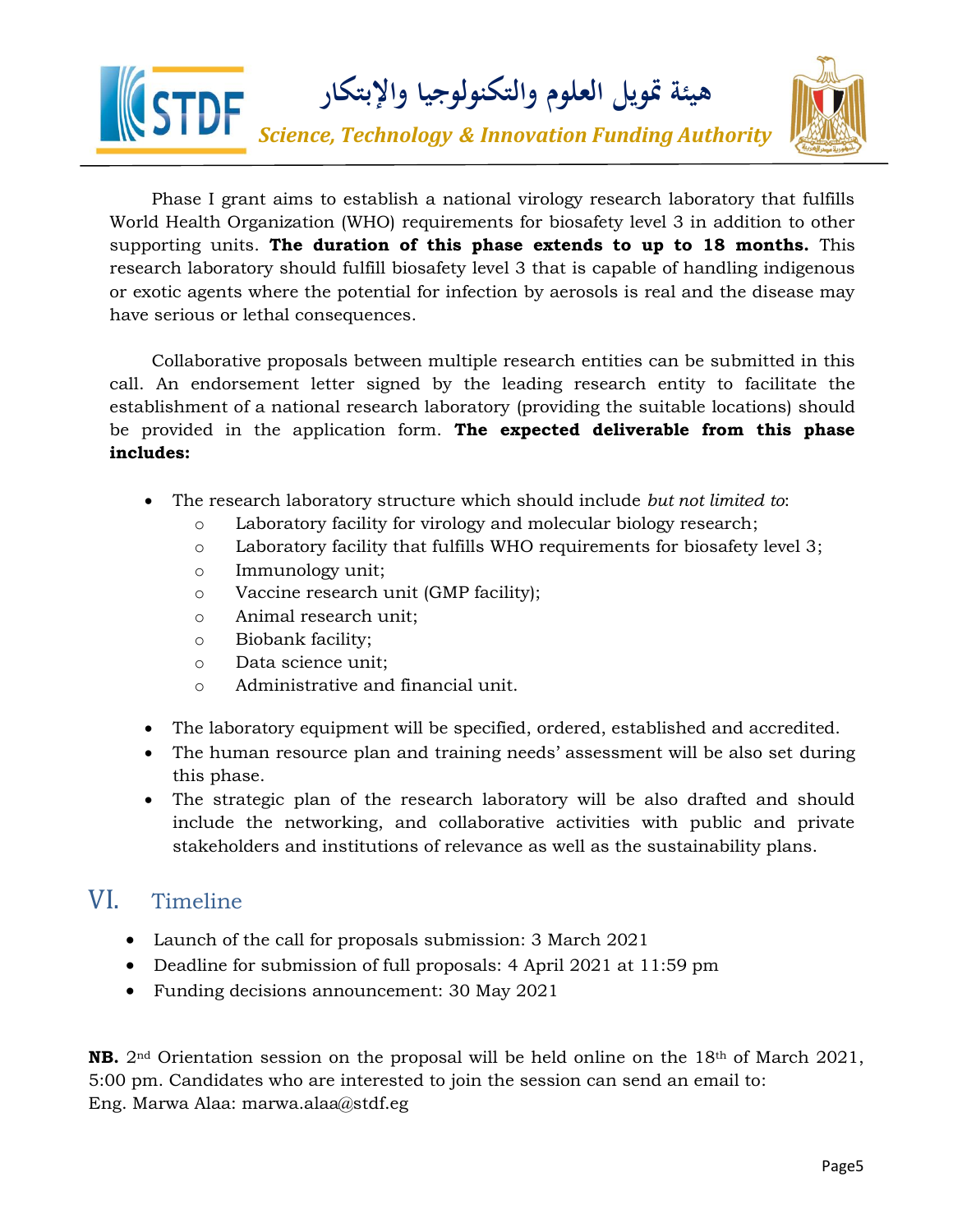

## VII. Eligibility Criteria

Each proposal should be submitted **jointly between academics from at least two universities/research entities in Egypt**. The following eligibility criteria apply to this grant:

- Any Egyptian research entity (university, research institution/center, etc.); working in one of the outlined priority areas; is eligible for funding.
- The applying institution is allowed to submit one proposal only. Priority will be given to institutions that can express their ability to formulate a research proposal that enables the achievements of the grant objectives and to implement research of national and public health priority.
- The applying institution should provide a suitable location for establishing the national research laboratory. The cost of building or allocating building/s for the national research laboratory will not be funded under any phase of this grant (self-funded participation by the university/research **entity**).
- The applying institution has to nominate an Egyptian researcher who has a PhD degree and is currently affiliated (or committed to be affiliated) with the institution, to act as the project's principal investigator (PI). The PI must have high h-index, citation and publications in Scopus. If the proposal is approved for funding, the appointed nominated individual will act as the director/manager of the national virology research laboratory. The leading institution should also nominate a Co-PI, who will replace the PI in case he/she becomes, for any reason, unable to carry on with his role as the director/manager. The priority specialties *(but not limited to)* that can hold the positions of PI and Co-PI are virology/microbiology, epidemiology and public health as well as clinical pathology.
- For individuals who are the PIs of an "on-going" STDF-funded project, the current call requires that they must have finished their projects successfully before the date of submission.
- Including young researchers (under the age of 40) and/or graduate (PhD or MSc) students in the research team is encouraged.
- The proposal should also clearly state how the equipment requested will help achieving the addressed scope of deliverables as given in the proposal. Additional fund request and/or extra equipment apart from those required in phase I call should be clearly justified and linked to the projects' objectives in the submitted proposal.

## <span id="page-5-0"></span>VIII. Proposal Submission

All applications must be uploaded to the STDF website (www.stdf.org.eg), to which registration is required. The submission will be in one stage as full-proposal submission. Independent and qualified experts will evaluate the proposals, and STDF will ensure that the process is transparent, impartial and applicant supportive.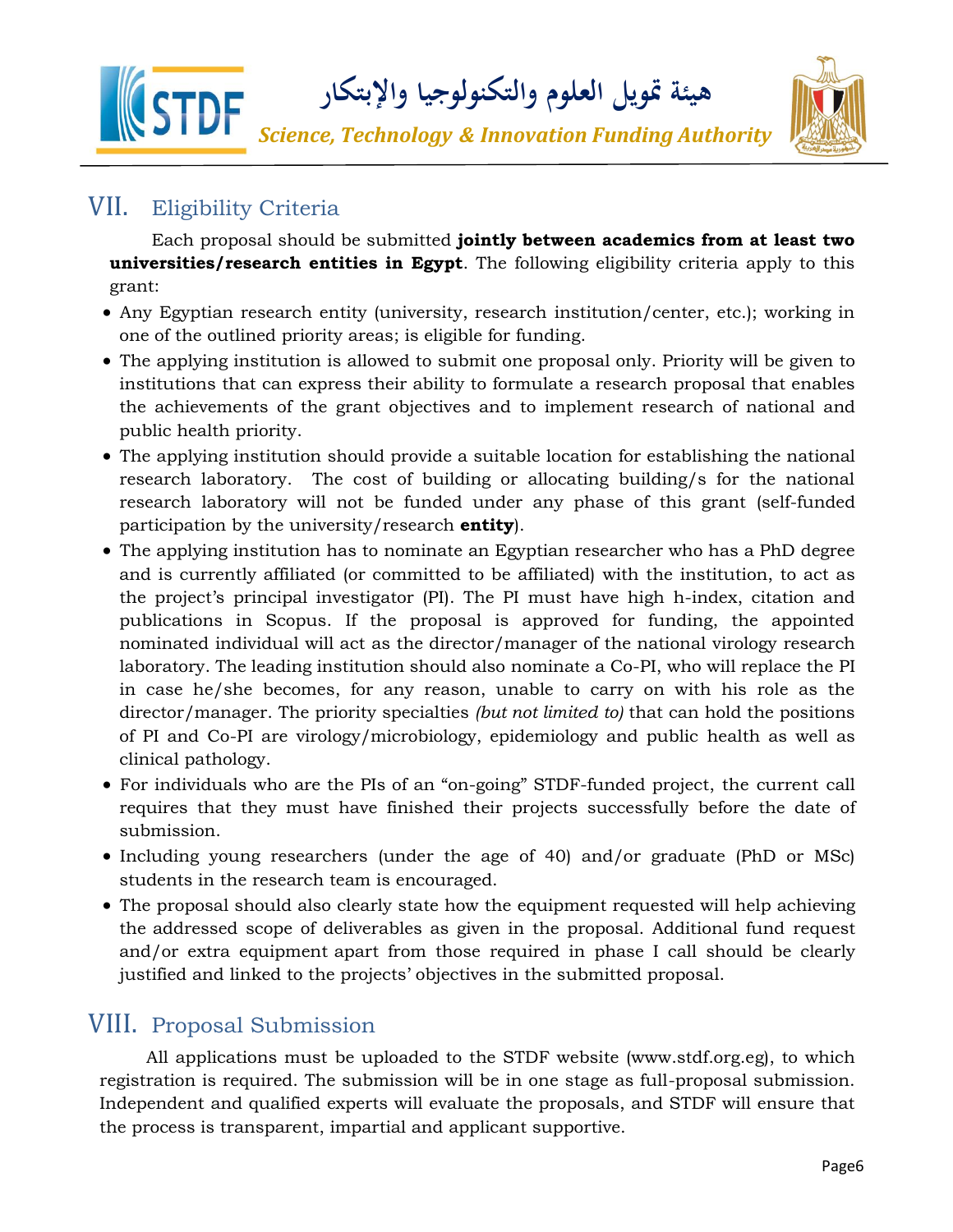



Upon the eligibility check phase, eligible proposals are technically evaluated for the final decision. STDF carries out an evaluation of recommendations with the assistance of national/international independent experts. Only accepted and eligible proposals from the first phase will be invited to submit for the following phases. STDF staff ensures that the evaluation process is transparent, robust and fair, and aligned with its rules and regulations. **Submissions should cover the following workpackages:**

#### • **Description of applicant and host institution/s**

- Location and infrastructure
- Scope of work and human resources (specialties, laboratories, units, technology, etc.). In addition to
	- o Direct experience in handling pathogenic organisms according to acceptable bio-safety guidelines.
	- o Well recognized expertise in the isolation and serotyping of viruses
	- o Availability of specialists in multiple relevant disciplines
- Track record and previous funding of similar projects in this field and outcomes
- Levels of commitment of applicant and host institutions (laws/regulations that can facilitate the establishment of the national virology research laboratory and its operation to achieve the projects' objectives, successful achievements in similar projects, etc.)
- Collaborative activities with research/academic institutions, governmental or private sector entities nationally, regionally or internationally. This might include memorandum of understandings, agreements etc.
- **Plans for design and operation of biosafety level 3 laboratory (BL3)**
- **Plans for equipment** (including acquisition and maintenance)
- **Quality control and accreditation**
- **Operational plans** which should cover:
	- The terms of reference and task assignment of the joint collaboration between the submitting institutions
	- Operational plan for establishing a national virology research laboratory (BL3) either as a new laboratory, an upgrade of an existing laboratory or through liaising and collaboration with other entities that have such capability.
- **Human resources** and capacity building plans
- **Management and administration plans**. This includes the legal and institutional administrative regulations and bylaws that facilitate the operation of the proposed project. This would also include the hierarchy and work flow regarding the administrative and management procedures of grant's fund.
- **Budget and financial management**
- **Networking and collaboration plans** in this project
- **Sustainability plans**
- <span id="page-6-0"></span>• **Risks and risk management**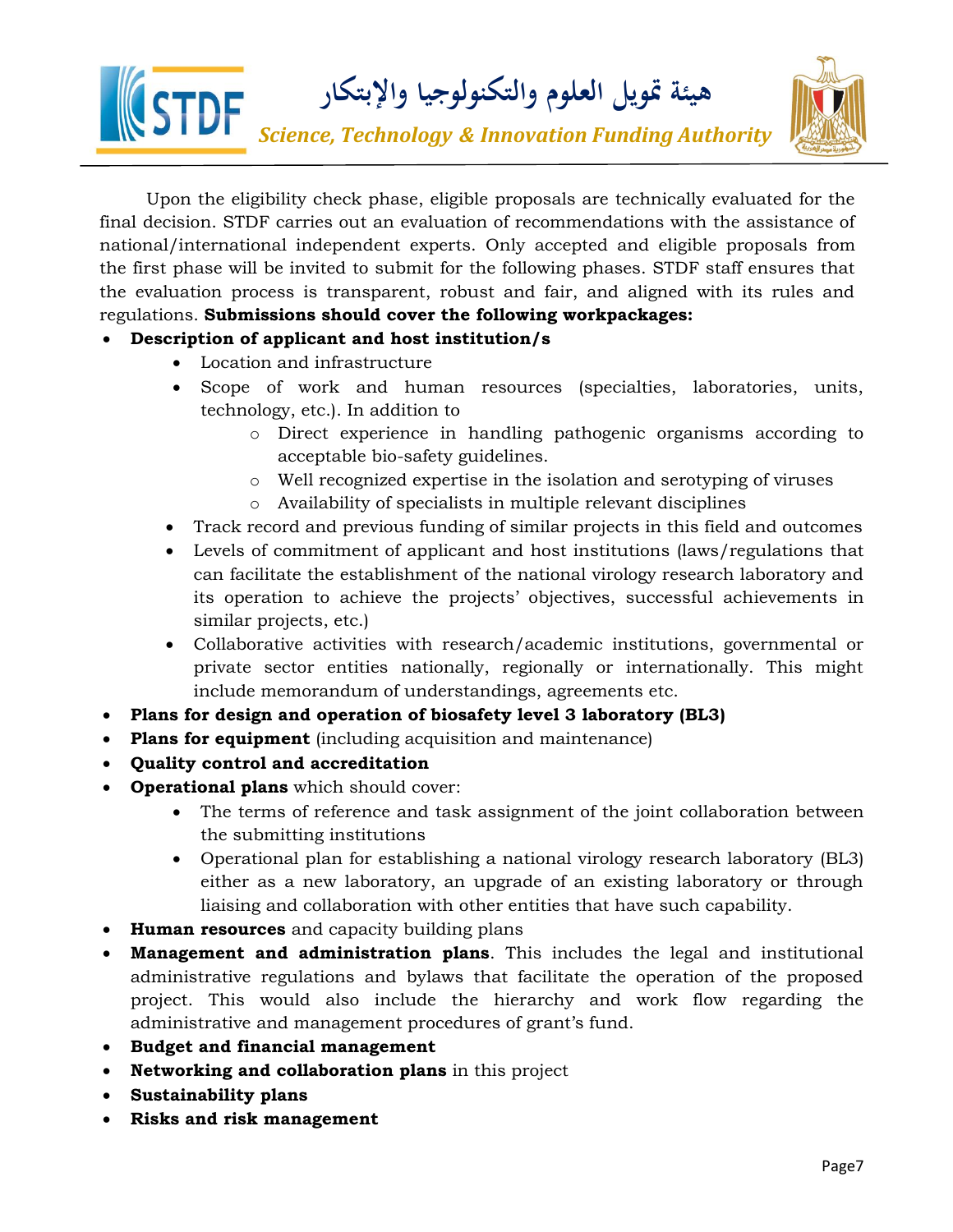



## <span id="page-7-0"></span>IX. Evaluation Criteria

Proposals submitted to this grant will be subjected to three levels of evaluation:

- I. Experts' evaluation in the field of specialty of the submitted proposal.
- II. Interview and oral presentation.
- III. Site visit and meeting with the host institution's officials to assess the facility preparedness for hosting the national virology research laboratory.

The funds are awarded based on the following criteria:

- The scientific, technological and/or innovative quality of the proposed project.
- Convincing coverage of above mentioned workpackages
- A clear scope in phase I and the potential for extension of the spectrum in the following phases and the standardmethods addressed with their reference.
- Potential for growing an endogenous knowledge in the proposed field will place Egyptian researchers at the forefront of this area.
- A track record of success in the field as well as proven experience in the field of the proposed activities and laboratory research functions for the PI & and project team.
- A suitable location for establishing the national research laboratory.
- The host institution's ability and commitment to run the national virology research laboratory according to international standards, as well as the institution's equipment's services sharing policy and its ability to enforce it.
- The institution's ability to effectively add to the value and credibility in scientific research in the field of infectious diseases and therefore contribute to public health and sustainable development.
- <span id="page-7-1"></span>• Cooperation with stakeholders/industry and collaboration with other research institutes is highly encouraged.

### X. Budget Estimation

The applicant should request for a budget that is well justified according to a detailed financial plan after accurate estimation of required resources (time frame). Consultation fees are allowed in this grant. Co-funding should be highlighted and well explained. The applicant institution**<sup>6</sup>** will be responsible for transferring any costs eligible to their host and partner institutes**7**. The budget format in the proposal should be signed and stamped by the PI applicant institution. Successful candidates in the first phase will be invited\* to submit their proposals to the following phases of this grant.

 $6$ The applicant institution: It is the institution in charge for coordinating the grant's overall financial and administrative aspects.

<sup>7</sup>Host institute is the institute that will host the national virology research laboratory. It could be the applicant institute or one of the partner institutes, A partner institute participates actively in a formal partnership and contributes in a meaningful way to the success of the project. The partner organization is also expected to provide cash and/or in-kind contributions.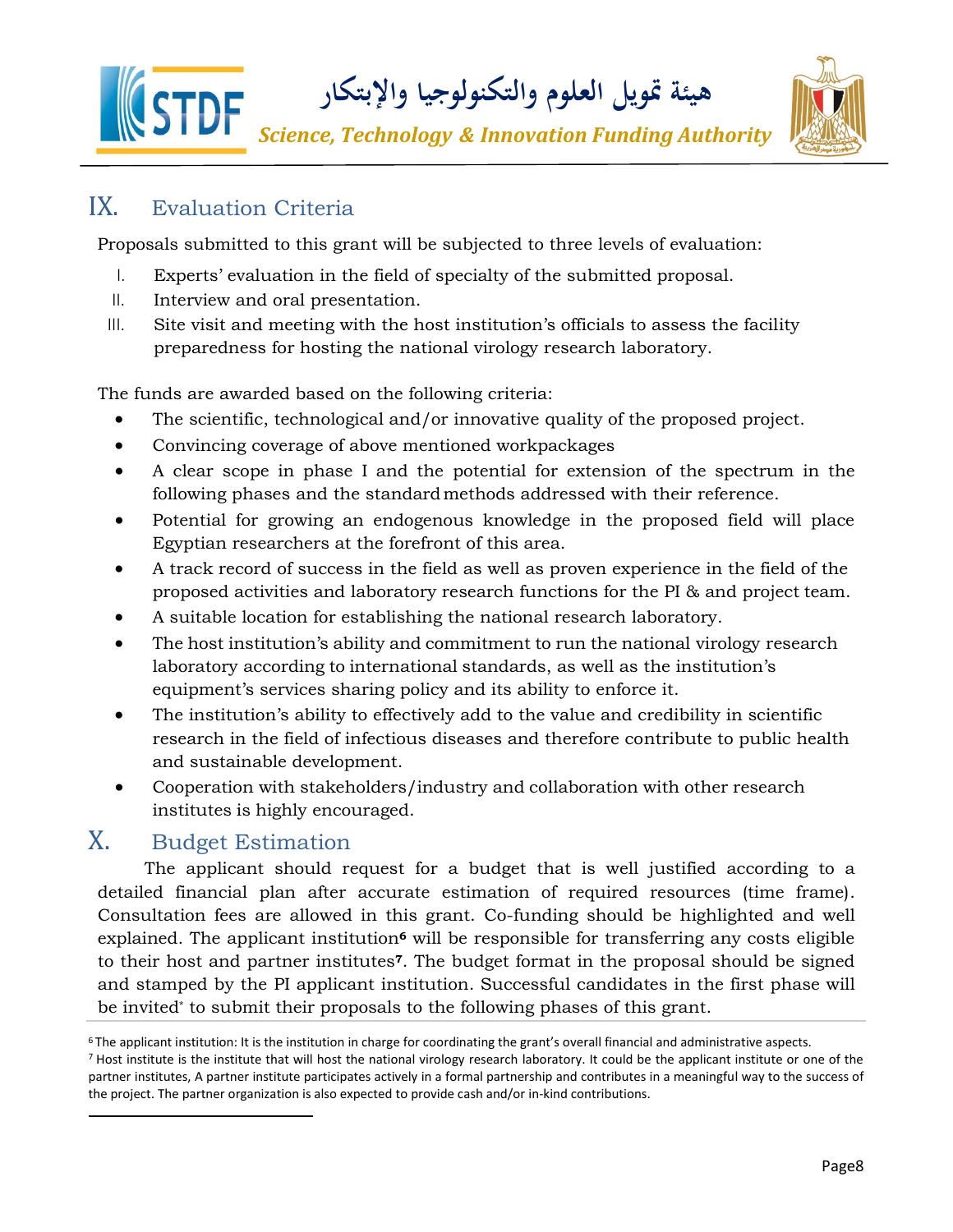

Overestimation of the budget will be considered in the evaluation process. For phase I projects, the eligible costs are as follows:

#### • **Eligible costs (Allowable)**

The research's eligible direct costs are the costs identified as specific costs directly linked to the study's performance. Consultation fees are allowed to establish and to operate a state of art national virology research laboratory that serves to achieve projects' objectives and national priorities.

#### • **The Cost of Equipment**

The allocated amount for the purchase of equipment should be utilized for the purchase of new equipment, and facilities that are directly related and necessary for establishment and accreditation of the national virology research lab. The budget format in the proposal should be signed and stamped by the PI applicant institution.

#### • **The Incentives of Team Members**

Monthly incentives are granted to members of the research team, based on their role/assigned tasks and time dedicated to the project (in reasonable rates).

• **Travel Cost**

The cost of a stay in other countries is calculated according to STDF rules and regulations. Justification for travel should be provided in the proposal. Training in one of the advanced universities/institutions in the field is allowed for up to one month.

#### • **The Cost of Organization of Workshops**

The allocated amount will be based on a favorable description of this activity that should promote the area of research specified in the proposal. The details of the activities and their cost should be listed in the proposal.

• **Indirect Costs**

Indirect costs can be allocated and payable to the researcher(s) host institution (where the researcher(s) is/are conducting the research work). Such indirect costs are payable for the usage of facility and infrastructure of the host institution and could cover the cost and salaries of administrative work.

### XI. Payment Procedures

<span id="page-8-0"></span>When STDF approves a project, a contract agreement will be signed between STDF, the principal investigator (PI), and the applicant institute. The budget will be disbursed as instalments. The number of instalments depends on the duration of the project. The first instalment will be spent at the beginning of the project. The other instalments will be paid after the receipt and approval of the progress reports provided by the PI and endorsed by the applicant institution.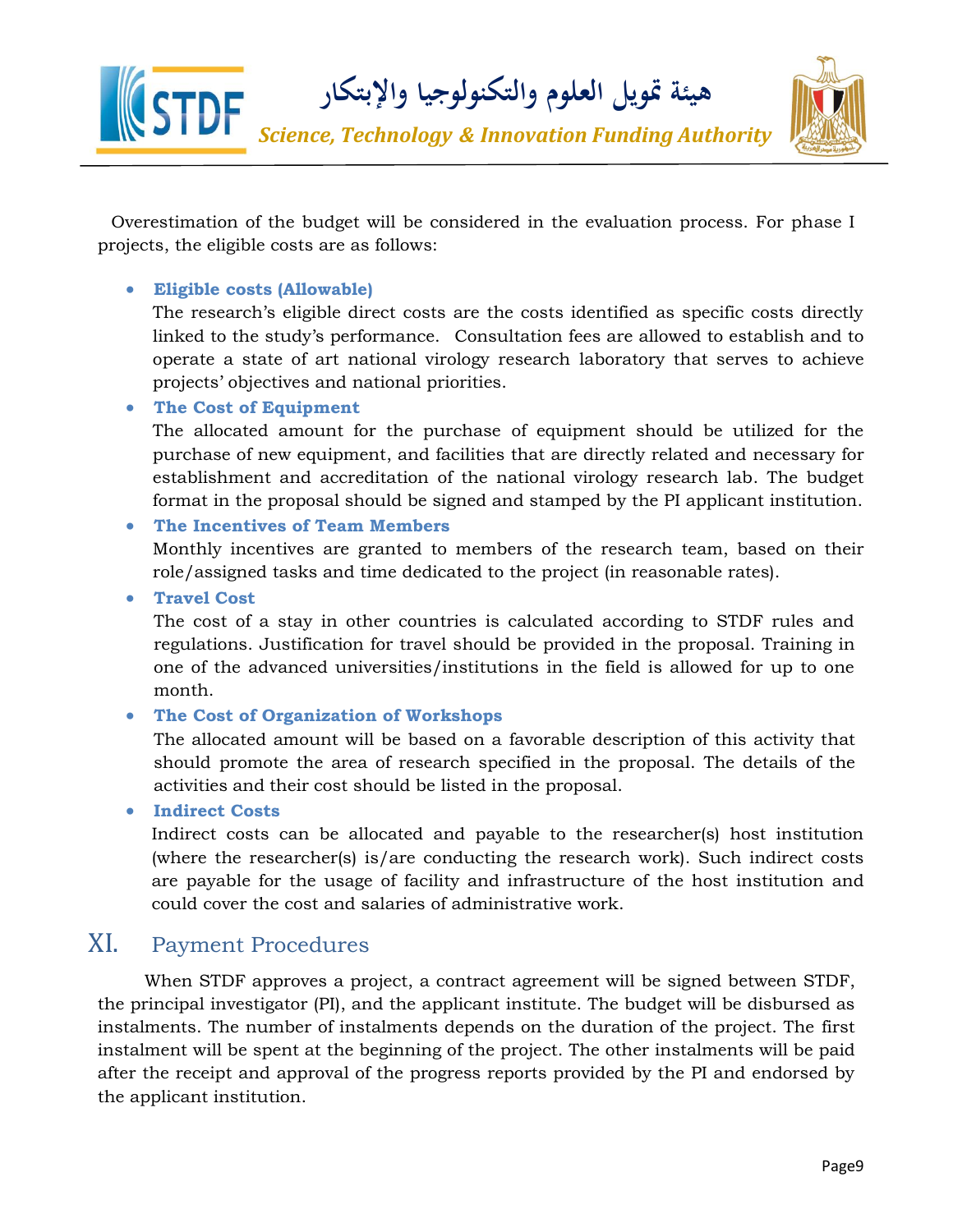



# <span id="page-9-0"></span>XII. Follow Up

#### A-Technical Reports

Biannual technical progress reports should be submitted according to STDF progress reports formats. The project's final report should be submitted no later than one month after the official end date of the project and should follow the STDF final report format together with an Achievements Report.

Site Visit: By the end of each phase of the project, a visit by STDF representatives is expected, to assess the final status of the national research laboratory, and to ensure that it has fulfilled the fundamental technical and managerial requirements according to the approved proposal.

STDF's logo shall be added to all certifications released from the national research laboratory.

STDF evaluates all submitted reports, and feedback is sent to the project's PI and applicant institute. For rejected follow-up reports, STDF can impose additional follow-up and monitor progress reports independent from the usual way.

Suppose the submitted progress/final reports show that the team did not achieve the set objectives specified in the original proposal and/or the team is performing poorly. In that case, STDF will take all measures to stop the project and recover the budget allocated.

#### <span id="page-9-1"></span>B- Financial Reports

<span id="page-9-2"></span>Two reports are requested every year (biannually) signed and stamped from the institution as well as all the expenditure vouchers.